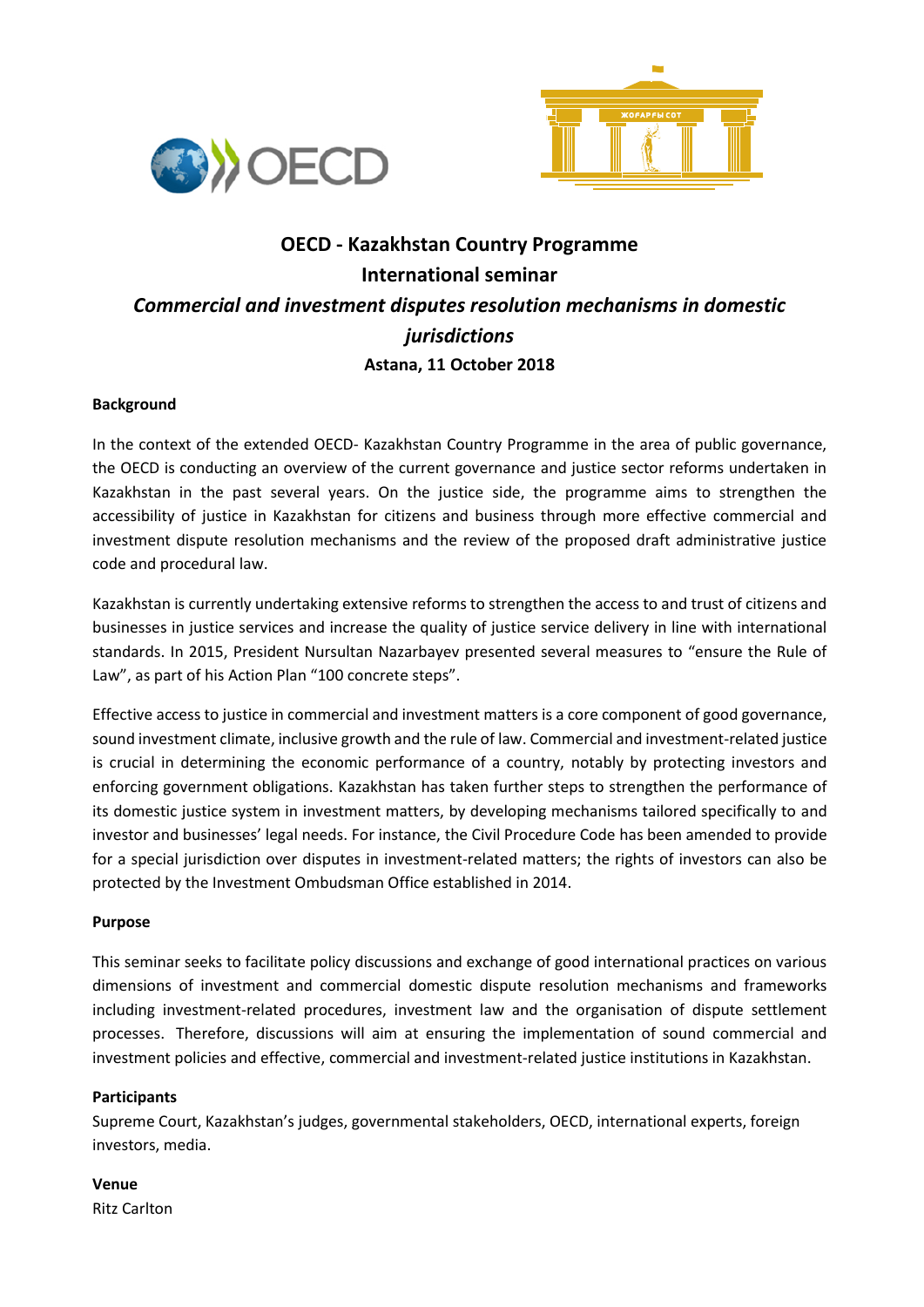## **9.30 – 09.40 Welcoming remarks – Introduction of Participants**

This session will outline the objectives of the seminar and their relevance for improving performance of the justice sector focusing on commercial and investment justice in Kazakhstan in line with OECD practices.

- **Zhakip Kazhmanovich Assanov**, Chair, Supreme Court, Kazakhstan
- **Tatyana Teplova**, Senior Counsellor, Head of Division, OECD Public Governance Directorate

**9.40 - 10.30 Session 1. Investment disputes and dispute settlement mechanisms in Kazakhstan**

## *Presentations*

- **Zhakip Kazhmanovich Assanov**, Chair, Supreme Court, Kazakhstan
- **Мarat Bakytzhanovich Beketayev**, Minister of Justice**,** Kazakhstan *"The participation of private judicial experts in the resolution of commercial disputes"*
- **Kairat Nematovich Kelimbetov**, Manager, Astana International Financial Center *"Tools for effective legal protection in the AIFC "*

## *Discussion (10 min)*

| 10.30 - 11.00 Coffee break |  |
|----------------------------|--|
|                            |  |

**11.00 - 13.00 Session 2. Commercial and Investment litigation in domestic courts - Experiences from OECD countries** 

This session will highlight the features and problems associated with investment and commercial disputes from an investor point of view. Mechanisms, guarantees of the rule of law and an independent judiciary, monitoring the execution of court decisions will also be discussed

*Moderator*: **Zhakip Kazhmanovich Assanov**, Chair, Supreme Court, Kazakhstan

#### *Presentations*

 **Saparbek Kurakbayevich Tuyakbayev**, Chairman of the Board, JSC "NC" Kazakh Invest *"Measures taken to protect the rights of investors in Kazakhstan"*

# OECD Delegation

- **Francisco Cardona**, Senior Justice Expert to the OECD
- **Lotte Wetterling**, Vice President, Maritime and Commercial High Court, Denmark
- **Robin Knowles**, Judge, Commercial Court, Queen's Bench Division, High Court, England and Wales, UK
- **Vincent Fabié**, Judge, Commecial Court, France
- **Young Gi Kim**, Judge, National Court Administration, Korea
- **João Paulo Raposo**, Judge, High Council of the Judiciary, Portugal

#### *Discussion (30 min)*